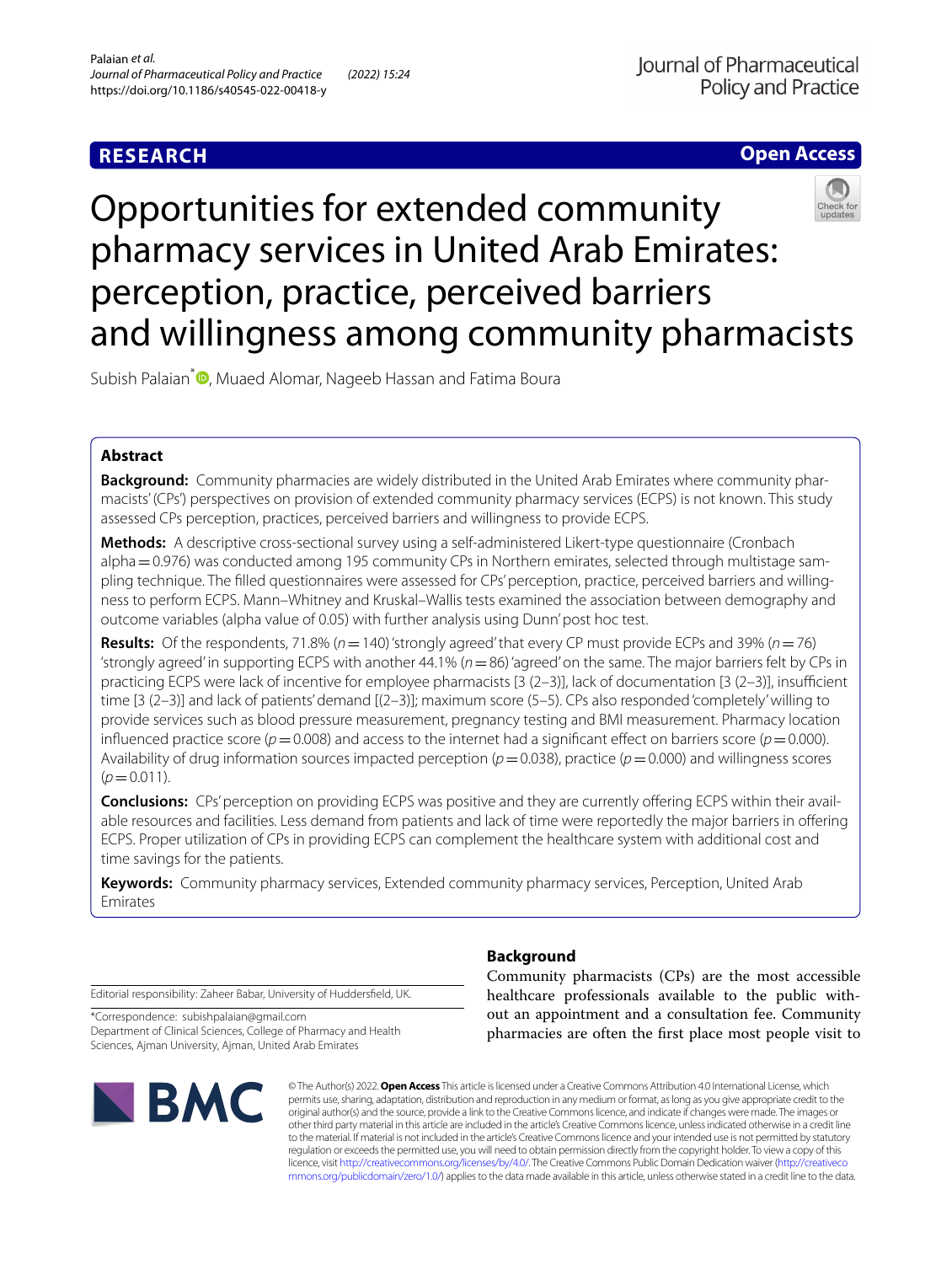receive health information and medical support [[1,](#page-8-0) [2](#page-8-1)]. CPs deals with and meeting the demands of diferent strata of society and hence are in a powerful position to handle people with mild symptoms requiring over-thecounter (OTC) medications in addition to chronically ill patients  $[2, 3]$  $[2, 3]$  $[2, 3]$  $[2, 3]$ . The nature of pharmacy practice has changed recently with pharmacists work in close contact with patients  $[4-6]$  $[4-6]$ . There are many studies reporting usefulness of CPs in delivering patientcare in multiple ways such as identifying drug therapy-related problems, patient counseling and enhancing patients' quality of life. Few examples of CP contributing to clinical services include diabetes  $[7, 8]$  $[7, 8]$  $[7, 8]$  $[7, 8]$  and asthma  $[9, 10]$  $[9, 10]$  $[9, 10]$  with significant clinical outcomes have been achieved.

Extended community pharmacy services (ECPS) present the idea that CP's responsibilities are more than dispensing medicines [[11\]](#page-8-9). Accordingly, CPs roles were extended to comprise additional patient-oriented services including; disease management, medicines use reviews, monitoring and screening of drug therapy, educating patients to improve drug adherence and lifestyle modifcations, and improving patient counseling [[12](#page-8-10)]. In addition to that, ECPS suggests that pharmacists should be on the front line to guarantee the safe use of drugs during pregnancy and lactation [[13\]](#page-8-11). A detailed list on various ECPS provided by pharmacists globally are summarized by Nordin et al. [\[14](#page-8-12)].

The benefits of ECPS are numerous and it could eventually lead to several advantages to patients including; positive contribution to patient care, optimize drug therapy, a reduction in the workload of general practitioners, lowering the cost of long-term healthcare, and health improvement of the chronically ill patients [[4](#page-8-3), [15](#page-8-13)]. The potential advantages for pharmacists while providing ECPS involve enhancement of their professional qualifications and profession satisfaction  $[4]$  $[4]$  $[4]$ . However, the potential disadvantages of ECPS may be rising working load of pharmacists and developing a possible tense relationship between pharmacists and physicians [[4\]](#page-8-3).

In United Kingdom (UK), ECPS is practiced and pharmacist services are classifed into essential (repeat dispensing of chronic medication prescriptions), enhanced (mild diseases prescribing), and advanced (identify ineffective use of medications. identify side efects and drug interactions, and cost-efectiveness of the medications) [[4,](#page-8-3) [16](#page-9-0)]. Also, pharmacists in the UK are permitted to dispense some prescribing only medicines without a prescription under specifc regulations [\[17](#page-9-1)]. In the United States (USA), wherein services like administering vaccines, prescribing medications for some chronic diseases, laboratory testing and creating care plans are now practiced by CPs [[15](#page-8-13)]. Moreover, pharmacists in the USA may apply for additional certifcation to become specialized [[15\]](#page-8-13). These scenarios clearly depict the potential for  $CPs$ to perform ECPS which can eventually offer multiple advantages to the patients, healthcare system and to the pharmacists themselves in terms of professional satisfaction and better business volume.

A closer look at the community pharmacy practice in developing countries inadvertently reveals the need for reframing the practice standards [\[1](#page-8-0)]. Similarly, in UAE and several other Arab countries with nearly the same community pharmacy practice scenario, ECPS are either minimally practiced or not actually practiced yet.like: Some barriers for the lack of practice includes; pharmacists' attitudes (fear of change), lack of advanced practice qualifcations (communications), resource limitations (fnance), system limitations (physician/nurse resistance), intraprofessional obstacles, and educational berries [[4,](#page-8-3) [18](#page-9-2), [19\]](#page-9-3). In a customer perception survey carried out in the UAE, the perceptions of patients regarding CPs were unsatisfed and not appreciable [\[20](#page-9-4)]. Findings have shown that the majority of pharmacists in the UAE give information regarding dosage and frequency of drug use only; they rarely inform the patient about possible ADR, except if requested by the patients [\[4](#page-8-3), [21](#page-9-5)].

UAE has recently adopted various steps to introduce the concept of ECPS [\[22](#page-9-6)]. In order to accomplish the quality of healthcare, the health authority of Abu Dhabi (HAAD) added extended pharmacy services to its strategy to meet the current needs. It established many programs to train CPc to apply ECPS  $[4]$ . The UAE has approximately 1300 licensed community pharmacists work in the private sector [[22,](#page-9-6) [23\]](#page-9-7) Few pharmacies open 2[4](#page-8-3) h a day  $[4]$  and most of them are open with an average working day of 13 h [\[23](#page-9-7)].

According to the latest United Nations data 2020, the estimated population of the UAE is around 10 million, which is 0.13% of the entire world population [\[24](#page-9-8)]. In 2011, the average per capita expenditure of the healthcare in UAE was around  $1500$  \$USA [ $25$ ]. Therefore, implementing ECPS may contribute to reduction of fnancial burden on the society, as it is estimated that cost-efectiveness can be achieved with ECPS provision [\[26](#page-9-10)]. Currently, there is a lack of comprehensive research on ECPS in UAE. Introducing ECPS requires improvements at multiple levels including; pharmacy education, regulatory changes, licensing requirements for pharmacists, etc. It is also crucial to know the perception, practices, perceived barriers and willingness of currently practicing CPs toward ECPS. Understanding these aspects can help in initiating appropriate strategies while implementing these services and help pharmacy educators, policy-makers and practitioners. Therefore, this research attempted to assess UAE CPs' perception, practices, perceived barriers and willingness toward the provision of ECPS.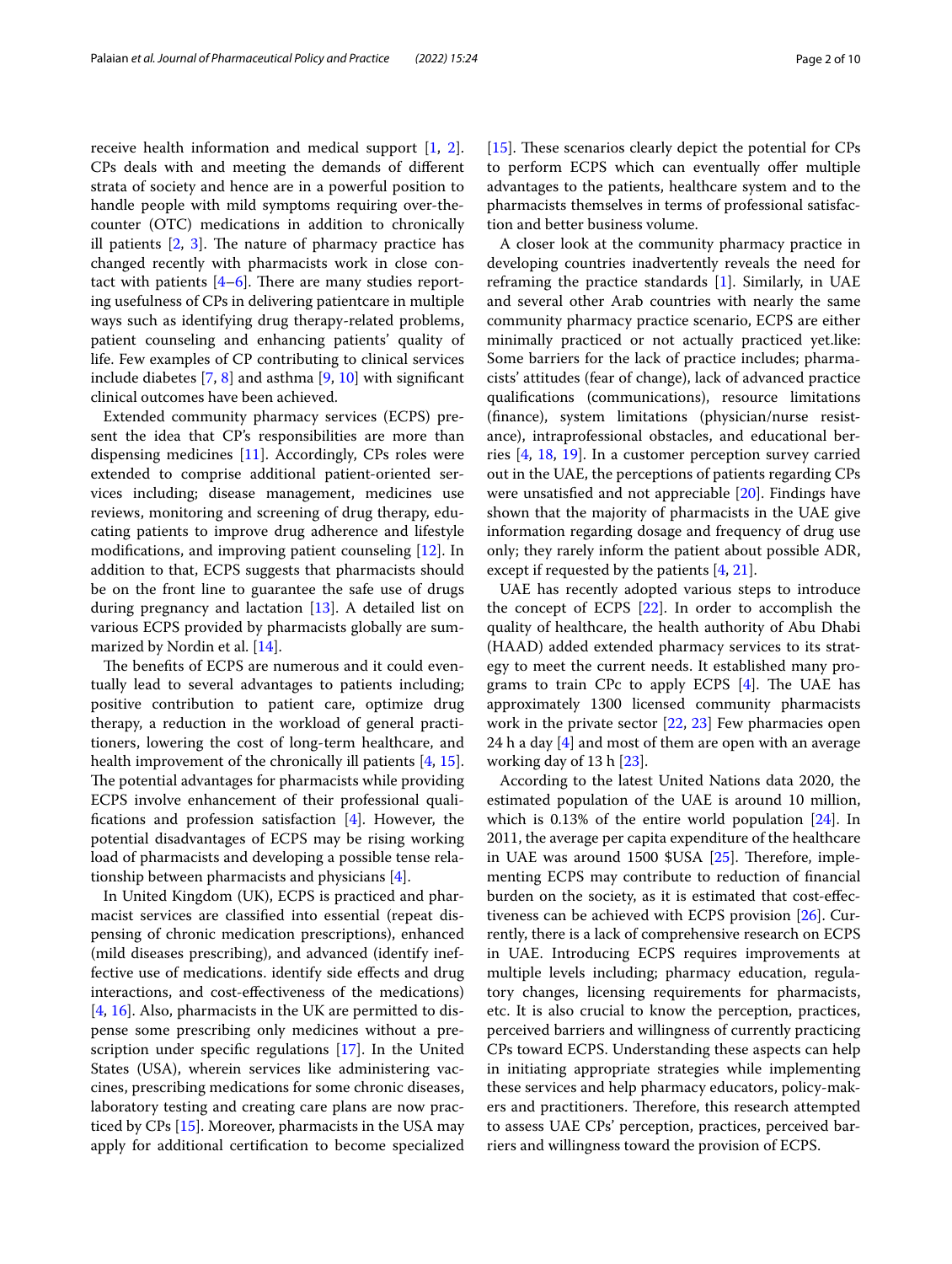# **Methods**

# **Study design**

A descriptive, cross-sectional self-administered survey was conducted among CPs in northern emirates (Sharjah, Ajman and Um-al-Quwain) of the UAE. The healthcare in these three emirates is governed by the Ministry of health (MOH).

# **Study duration**

Data collection was conducted during 15th February 15th April, 2020. Since then due to the implementation of COVID-19 lockdown in UAE the data collection had to be stopped.

## **Inclusion and exclusion criteria**

All CPs in northern emirates registered with the MOH and working during the business hours from both genders were included in the sampling frame. However, the exclusion criteria were pharmacy technician, or trainee students, or CPs not willing to take part in the study.

## **Sample size calculation**

Sample size of the study was considered by referring to similar studies [\[27,](#page-9-11) [28](#page-9-12)], and calculated using Raosoft online sample size calculator as 260. The number of community pharmacies in Sharjah, Ajman and Umm Al Quwain were UAE is 802 [\[29,](#page-9-13) [30\]](#page-9-14). According to convenience, authors managed to collect responses from only 195 CPs. Further data collection could not be done due to the COVID-19 pandemic.

#### **Sampling method**

This study utilized multistage sampling technique. This sampling was selected as it was the most proper data collection in the present study setting. The diversity of healthcare systems was considered while conducting this research. So, in the frst stage, only northern emirates (Sharjah, Ajman and Umm Al Quwain), were selected by convenience sampling.

In the second stage, simple random sampling applied for the selection of the CPs by giving numbers to all community pharmacies in the northern emirates mentioned in the MOH list, and these numbers are placed and chosen randomly to ensure randomization. Only one pharmacist was nominated from each pharmacy to reach 195 responses. The selection was done at the same time of the visit by contacting the available licensed CPs.

# **Research tools**

## *Structured questionnaire development*

The research team developed the questionnaire by referring to previous literature, and after considering the parameters to be assessed in the study [[17,](#page-9-1) [27,](#page-9-11) [28](#page-9-12), [31](#page-9-15)[–33](#page-9-16)]. The 10-min questionnaire was designed to be self-administrated which contained fve parts. Part I consisted of 17 questions covered the pharmacist and pharmacy-related information. Part II included 11 questions to assess the perception of the respondents toward ECPS., which includes 5 Likert items exploring the pharmacists' perceptions, Part III consisted of 13 questions and includes domain related to practices, that consist of 5 Likert items, Part IV consisted of 26 items representing the barriers of reporting process and Part V assessed the CP's willingness to provide six specifc ECPS and an open-ended question requested the respondents to recommend any other services they provided in their pharmacies (see Additional fle [1](#page-8-14)).

## *Scoring of the responses*

Part I was about demography. Part II questions had 5 responses; strongly agree, agree, neutral, disagree, and strongly disagree. To establish the association between demographic variables and perception, practices, perceived barriers and willingness scores. The responses were scored as strongly agree 1, agree 2, neutral 3, disagree 4 and strongly disagree 5. Part III of the questionnaire had never, rare, occasionally, often, always and scores, 1, 2, 3, 4 and 5, respectively. Part IV items were expressed as a sequence of statements and the CPs were asked to specify their agreement or disagreement on a 5-point Likert scale from 'strongly agree' to 'strongly disagree'. A score of 1, 2, 3, 4, 5 was given, respectively, for strongly agree, agree, neutral, disagree, and strongly disagree. Part V had three responses never, partly and completely and were scored 1, 2 and 3, respectively.

## *Validity of the study tool*

The content validity of the tool was assessed based on the viewpoints of two experts in the related feld [\[34\]](#page-9-17). One of them was a pharmacy manager in a chain pharmacy in UAE and another board certifed pharmacotherapy specialist and lecturer at UAE university. Based on their input, the tool was modifed and a draft version for pilot testing was prepared. Ten participants included in the pilot study to test the feasibility of data collection process, reliability of the questionnaire and measure the time needed for filling the questionnaire. The Cronbach alpha of the fnal version of the tool was 0.976 with no changes needed.

# **Data collection**

A Master in Clinical Pharmacy student (coauthor of this research) distributed and collected the questionnaire from the respondents. The data collecting pharmacist was trained to collect the questionnaires in an accumulative session for two hours to ensure the understanding of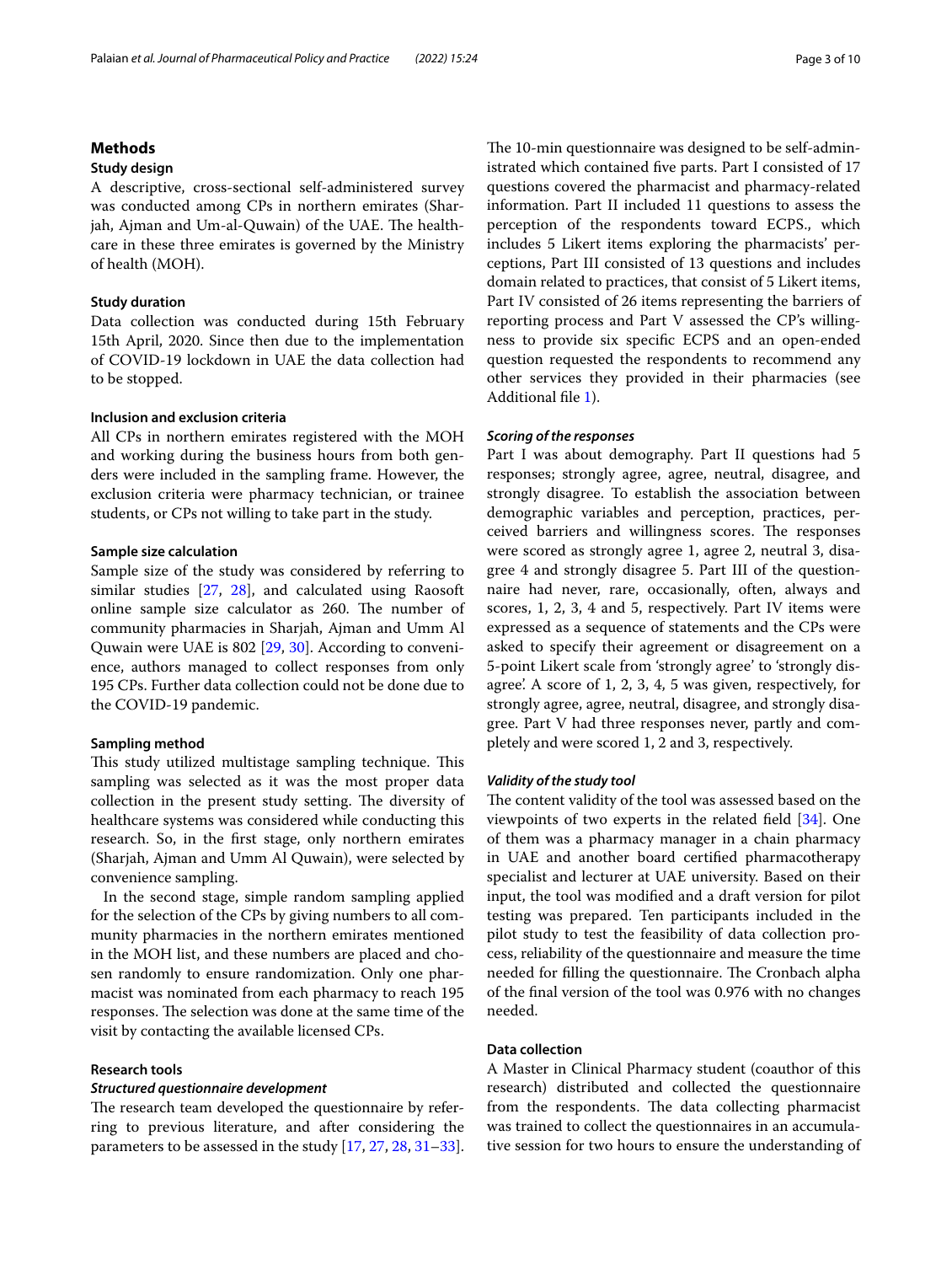the questionnaire. She visited each pharmacy and invited the licensed pharmacists to participate. The study information sheet was distributed to CPs in addition to the consent form to be signed. The questionnaires were filled by the participants themselves and in some cases with few clarifcations were sought from the data collector.

## **Data analysis**

Data from the survey were coded and entered into IBM Version SPSS 26. The distribution pattern of the data was assessed using Shapiro–Wilk at alpha $=0.05$ . The data were not normally distributed, as the *p* values were less than 0.01 using Shapiro–Wilk test. Mann–Whitney test and Kruskal–Wallis test were applied to assess the efect of sociodemographic data on the study outcomes. The *p* value of <0.05 was considered as statistically significant. Post hoc Dunn test was applied further to the statistically signifcant values as applicable.

## **Results**

# **Pharmacists' sociodemographic data and community pharmacy details**

Study population was 195 male and female CPs of which 55.4% (*n*=108) were male and 44.6% (*n*=87) were female. Most participants were in the age of '30 years and above' (69.7%; *n*=136). Eighty-six (44.1%) of the enrolled pharmacists were being in the in-charge position. Of the respondents, 172 (88.2%) were working in chain pharmacies and mostly (64.1%; *n*=125) were located on the main streets. The vast majority of the participants were holding a postgraduate degree (65.1%; *n*=127). Ninetyseven percent had access to internet in the pharmacy. The average time spent with patient by the pharmacists was 5.68 (SD $\pm$ 2.45) min. Further details are in Table [1](#page-4-0).

# **Community pharmacists perception towards ECPs**

Of the respondents, 71%  $(n=140)$  'strongly agreed' that every CP must provide ECPs and 39% (*n*=76) 'strongly agreed' in supporting the concept of ECPS. Nearly one third (32.6%;  $n=63$ ) of the CPs 'agreed' that it is difficult to implement ECPS in UAE due to language barriers. Further details of the respondents' perception towards ECPS are mentioned in Table [2.](#page-5-0)

## **Community pharmacists existing practice of ECPS**

With regard to the current practice of CPs toward ECPS, their median responses ranged from 2 (rare) to 3 (occasionally). ECPS services with 2 (rare) as median score where related to the following: weight management 2  $(2-3)$ , diabetes patient monitoring 2  $(2-3)$ , BMI calculation 2 (1–3), counselling on oral contraceptives 2 (1–4), back pain management  $2(1-3)$ , care to pregnant patients (nutrition, abdominal belts, etc.)  $2(1-3)$ , and assessment of peripheral neuropathy 2 (1–3). ECPS services with 3 (occasionally) as median score where related to the following: smoking related 3 (2–3), BP measurement 3  $(1-4)$ , cholesterol measurement 3  $(2-4)$ , counselling on family planning 3 (2–5), dietary supplements 3 (1–4), and pregnancy testing 3 (3–4).

# **Community pharmacists' perceived barriers data in providing ECPS**

In the current study, 26 statements were used to assess pharmacists perceived barriers towards provision of ECPS. These statements were categorized into five main domains of factors: attitudinal, skill-set, resource-related, system-related and patient-related. The major attituderelated barrier was the lack of incentive for CPs [median (IQR) score; 3 (2–3)], major barrier related to the lack of skill-set factors was 'lack of documentation [median (IQR) score; 3 (2–3)], major resource-related barriers were 'insufficient time' and 'motivation', both having a median (IQR) scores of  $3(2-3)$ . The major system-related barriers were 'lack of reimbursement' and 'lack of patient demand' both with median  $(IQR)$  scores of 3 (2–3). The details are presented in Table [3.](#page-5-1)

## **Willingness of the CPs in providing ECPS**

The CPs' willingness response toward ECPS ranged from 2 (partly) to 3 (completely). CPs responded as 'completely' willing to provide services such as blood pressure measurement, pregnancy testing and BMI measurement, etc. Details are provided in Table [4](#page-6-0). Among the respondents, 38 (19.48%) responded to the open-ended question. Of them, 31 indicated that they are willing to do testing and laboratory work in the community pharmacies, while, seven mentioned that medication therapy counselling is an example of the ECPS they are willing to apply in their practice.

# **Association between demographic variables and CPs perception, practice, barrier and willingness scores**

There was a significate effect of the pharmacy location on the practice score of pharmacists  $(p=0.008)$ . While the access to the internet to community pharmacies has a significant effect on the barriers score  $(p=0.000)$ . In addition, there was a signifcant diference between the availability of the references and the perception score  $(p=0.038)$ , practice score  $(p=0.000)$  and willingness score ( $p = 0.011$ ). Details are illustrated in Table [5.](#page-6-1)

## **Post hoc analysis**

For those variables with statistical signifcance, Dunn post hoc analysis showed pharmacies located as 'others' and 'near to medical center' were signifcantly diferent from 'other pharmacy locations' that found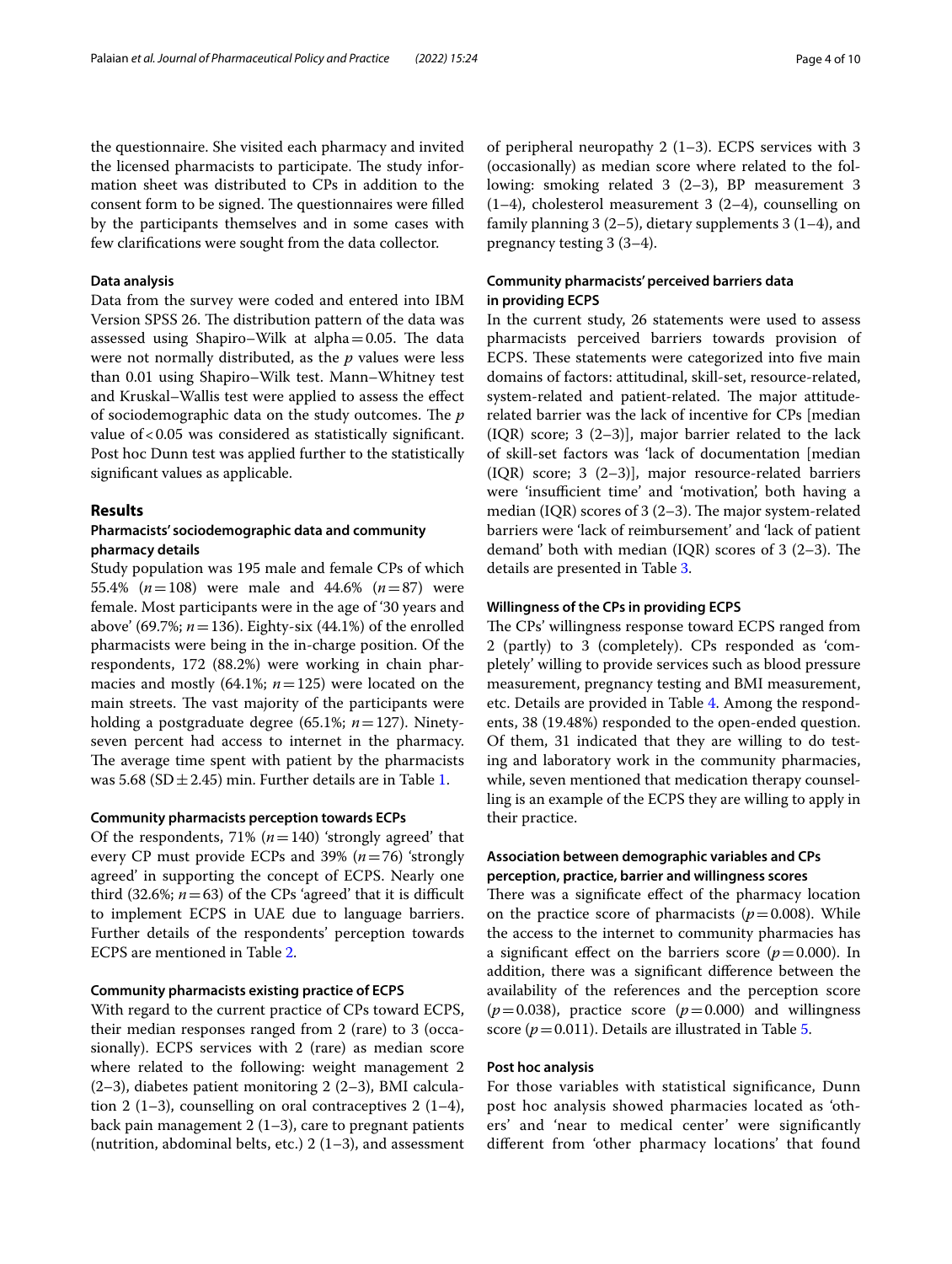<span id="page-4-0"></span>**Table 1** Pharmacist and pharmacy-related information (*n*=195)

| <b>Variables</b>                                                               |                                                                                                          | n (%)                                                                     |
|--------------------------------------------------------------------------------|----------------------------------------------------------------------------------------------------------|---------------------------------------------------------------------------|
| Gender                                                                         | Male<br>Female                                                                                           | 108 (55.4)<br>87 (44.6)                                                   |
| Age                                                                            | Below 30<br>Above or equal 30                                                                            | 59 (30.3)<br>136 (69.7)                                                   |
| Country of original of the respondents                                         | UAE<br>South eastern Asia<br>Arab country other than UAE<br>Others                                       | 10(5.1)<br>22(11.3)<br>134 (68.7)<br>29 (14.9)                            |
| Attainment of postgraduate certificate                                         | Yes<br>No                                                                                                | 68 (34.9)<br>127(65.1)                                                    |
| Postgraduate qualification                                                     | No postgraduate<br>Diploma<br>Master<br>PhD                                                              | 127(65.1)<br>18(9.2)<br>48 (24.6)<br>2(1.0)                               |
| Pharmacy location                                                              | Main street<br>Shopping center<br>Near to medical center<br>Others                                       | 125(64.1)<br>18(9.2)<br>35 (17.9)<br>17(8.7)                              |
| Respondents' position in the pharmacy                                          | Proprietor<br>Pharmacists in charge<br>Employee pharmacist<br>Others                                     | 3(1.5)<br>86 (44.1)<br>105 (53.8)<br>1(0.5)                               |
| Pharmacy type                                                                  | Chain<br>Individual                                                                                      | 172 (88.2)<br>23(11.8)                                                    |
| Access to the internet                                                         | Yes<br><b>No</b>                                                                                         | 190 (97.4)<br>5(2.6)                                                      |
| Availability of drug information sources                                       | Internet<br>British national formulary<br>MOH website<br>Lexicomp<br>Drug index<br>Nothing<br>Martindale | 139 (71.3)<br>41 (21.0)<br>4(2.6)<br>2(1.0)<br>3(1.5)<br>4(2.1)<br>1(0.5) |
| <b>Variables</b>                                                               |                                                                                                          | Mean $\pm$ SD                                                             |
| Years after graduation<br>Years after obtaining postgraduate<br>Practice years |                                                                                                          | $11.75 \pm 6.68$<br>$6.39 \pm 3.66$<br>$10.09 \pm 6.45$                   |
| Average weekly working hours                                                   |                                                                                                          | $49.47 \pm 9.63$                                                          |
| Average number of prescriptions dispensed per day                              |                                                                                                          | 30.34 ± 10.94                                                             |
| Average number of patients served a day                                        |                                                                                                          | 38.89±13.54                                                               |
| Number of pharmacists working with                                             |                                                                                                          | $2.97 \pm 0.91$                                                           |
| Number of non-pharmacist employees in pharmacies                               |                                                                                                          | $1.06 \pm 1.07$                                                           |
| Average time spent with patient                                                |                                                                                                          | $5.68 \pm 2.45$                                                           |

to afect the practice score (0.007). Also, 'drug indexno other resources' (0.012) and 'internet-no other resources' (0.28) were signifcantly diferent from 'other references' that found to be signifcantly afecting the practice score, and 'drug index-BNF' were signifcantly diferent efecting the willingness score compared to other sub-variables (0.047).

# **Discussion**

The current study is considered to be the first its kind in the UAE that evaluated the perception, practice, perceived barriers and willingness of CPs toward the provision of ECPS. The findings showed a positive response from CPs and laid foundation on strengthening community pharmacy services in the country. Around the world,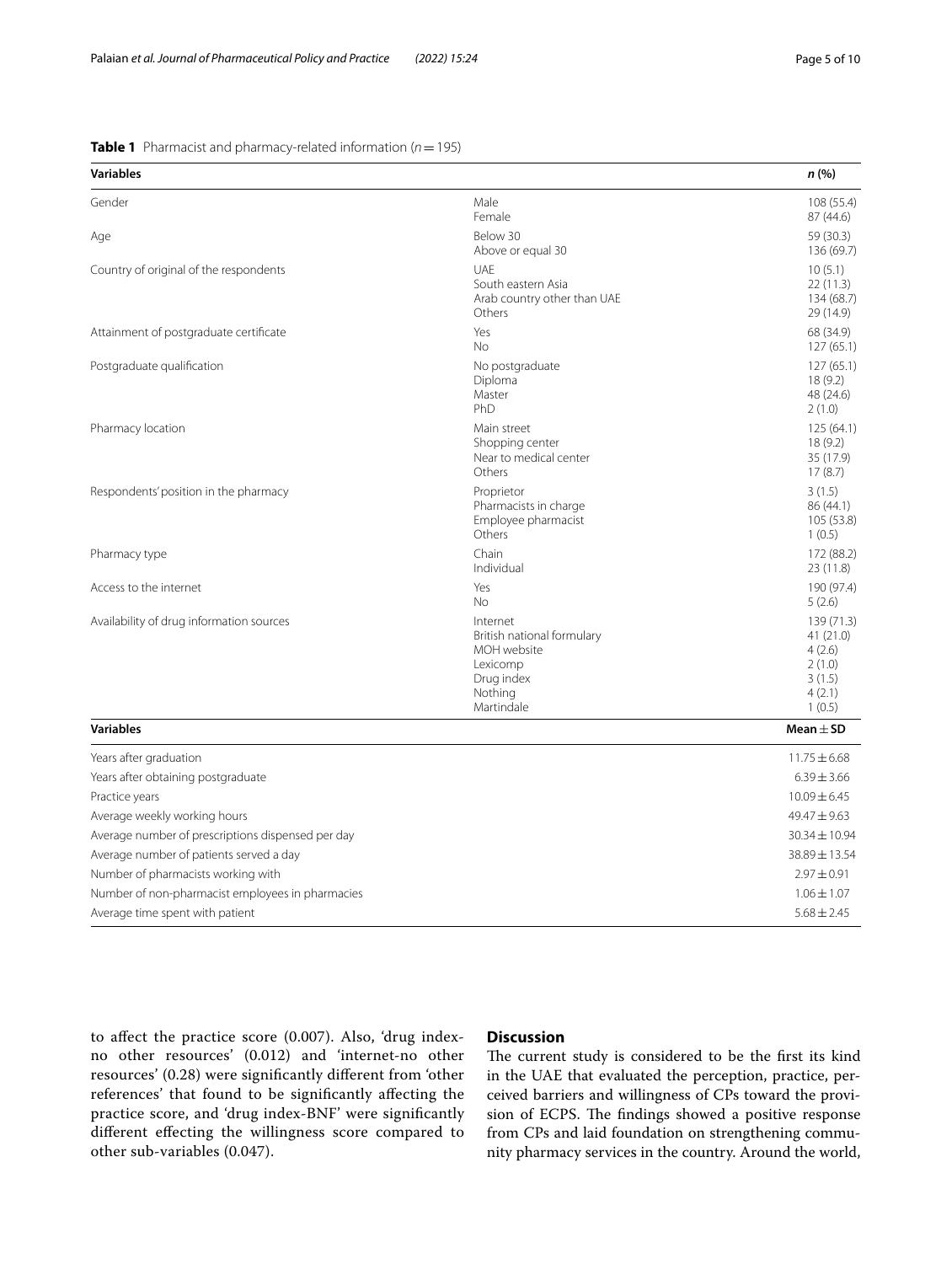| <b>Statement</b>                                                                                        | Strongly agree, $n$ (%) Agree, $n$ (%) Neutral, $n$ (%) Disagree, $n$ (%) |           |            |           | Strongly<br>disagree, n<br>(%) |
|---------------------------------------------------------------------------------------------------------|---------------------------------------------------------------------------|-----------|------------|-----------|--------------------------------|
| 1. Every CP must provide ECPS                                                                           | 140 (71.8)                                                                | 37 (19)   | 15(7.7)    | 3(1.5)    |                                |
| 2. I fully support the concept of ECPS                                                                  | 76 (39)                                                                   | 86 (44.1) | 27(13.8)   | 6(3.1)    | 0                              |
| 3. ECPS is really the doctor's role <sup>a</sup>                                                        | 110(54.5)                                                                 | 78 (40)   | 7(3.6)     | $\Omega$  |                                |
| 4. ECPS requires major up-skilling of clinical knowledge                                                | 104(53.3)                                                                 | 67(34.4)  | 24(12.3)   | $\Omega$  |                                |
| 5. Doctors and other health professionals will not support an<br>ECPS role for pharmacists <sup>a</sup> | 72 (36.9)                                                                 | 35 (17.9) | 34 (17.4)  | 36(18.5)  | 18 (9.20                       |
| 6. CPs alone cannot provide ECPS <sup>a</sup>                                                           | 24 (12.3)                                                                 | 20(10.3)  | 51(26.2)   | 79 (40.5) | 21 (10.8)                      |
| 7. My pharmacy education never provided me with skills<br>needed for ECPS <sup>a</sup>                  | 16(8.2)                                                                   | 34 (17.4) | 29 (14.9)  | 71 (36.4) | 45 (23.1)                      |
| 8. I may lose my patients if I start providing ECPS to them <sup>a</sup>                                | 0                                                                         | 5(2.6)    | 38 (19.5)  | 76 (39)   | 76 (39)                        |
| 9. ECPS is good to market pharmacy services                                                             | 0                                                                         | 17(8.7)   | 105(53.8)  | 58 (29.7) | 15 (7.70)                      |
| 10. ECPS can be used to generate extra revenue                                                          | 0                                                                         | 10(5.1)   | 103 (52.8) | 68 (34.9) | 14(7.2)                        |
| 11. ECPS is difficult to implement in UAE due to language<br>barrier <sup>a</sup>                       | 9(4.6)                                                                    | 63 (32.6) | 64 (32.8)  | 50(25.6)  | 9(4.6)                         |

# <span id="page-5-0"></span>**Table 2** Community pharmacists' perception toward provision of ECPS

<sup>a</sup> Negative perception item

# <span id="page-5-1"></span>**Table 3** Community pharmacists' perceived barriers in providing ECPS

| I find the following barriers in providing ECPS      |                                                       | Median<br>(IQR<br>score) |
|------------------------------------------------------|-------------------------------------------------------|--------------------------|
| Attitudinal factors                                  | My level of understanding of ECPS                     | $1(1-2)$                 |
|                                                      | Other pharmacists' attitudes towards ECPS             | $1(1-2)$                 |
|                                                      | Fear of change among pharmacists                      | $2(1-2)$                 |
|                                                      | Lack of motivation among pharmacists                  | $2(1-3)$                 |
|                                                      | Lack of confidence among pharmacists                  | $2(2-3)$                 |
|                                                      | Lack of incentive for employee pharmacists            | $3(2-3)$                 |
| Skill-set factors (lack of advanced practice Skills) | Lack of therapeutics knowledge among pharmacists      | $2(1-3)$                 |
|                                                      | Lack of clinical problem-solving skills               | $1(1-2)$                 |
|                                                      | Lack of communication skills                          | $1(1-2)$                 |
|                                                      | Lack of specific training                             | $2(1-3)$                 |
|                                                      | Lack of documentation (processes/software)            | $3(2-3)$                 |
|                                                      | Lack of drug information resources (processes/access) | $2(1-3)$                 |
| Resource-related constraints                         | Insufficient time                                     | $3(2-3)$                 |
|                                                      | Insufficient finances                                 | $2(1-3)$                 |
|                                                      | Appropriate physical space                            | $2(1-3)$                 |
|                                                      | Motivated personnel (e.g., pharmacists, technicians)  | $3(2-3)$                 |
|                                                      | Appropriate management systems (e.g., workflow)       | $2(2-3)$                 |
| System-related constraints                           | Lack of reimbursement system                          | $3(2-3)$                 |
|                                                      | Lack of patient demand                                | $3(2-3)$                 |
|                                                      | Doctor/nurse resistance                               | $2(1-3)$                 |
|                                                      | Lack of access to patient medical records             | $2(1-3)$                 |
|                                                      | Lack of data on value of ECPS                         | $1(1-2)$                 |
| Patient related                                      | Patients are not willing                              | $2(1-3)$                 |
|                                                      | Patients are usually busy                             | $1(1-2)$                 |
|                                                      | Non-willingness for payment                           | $2(1-2)$                 |
|                                                      | Lack of private consultation room                     | $2(1-2)$                 |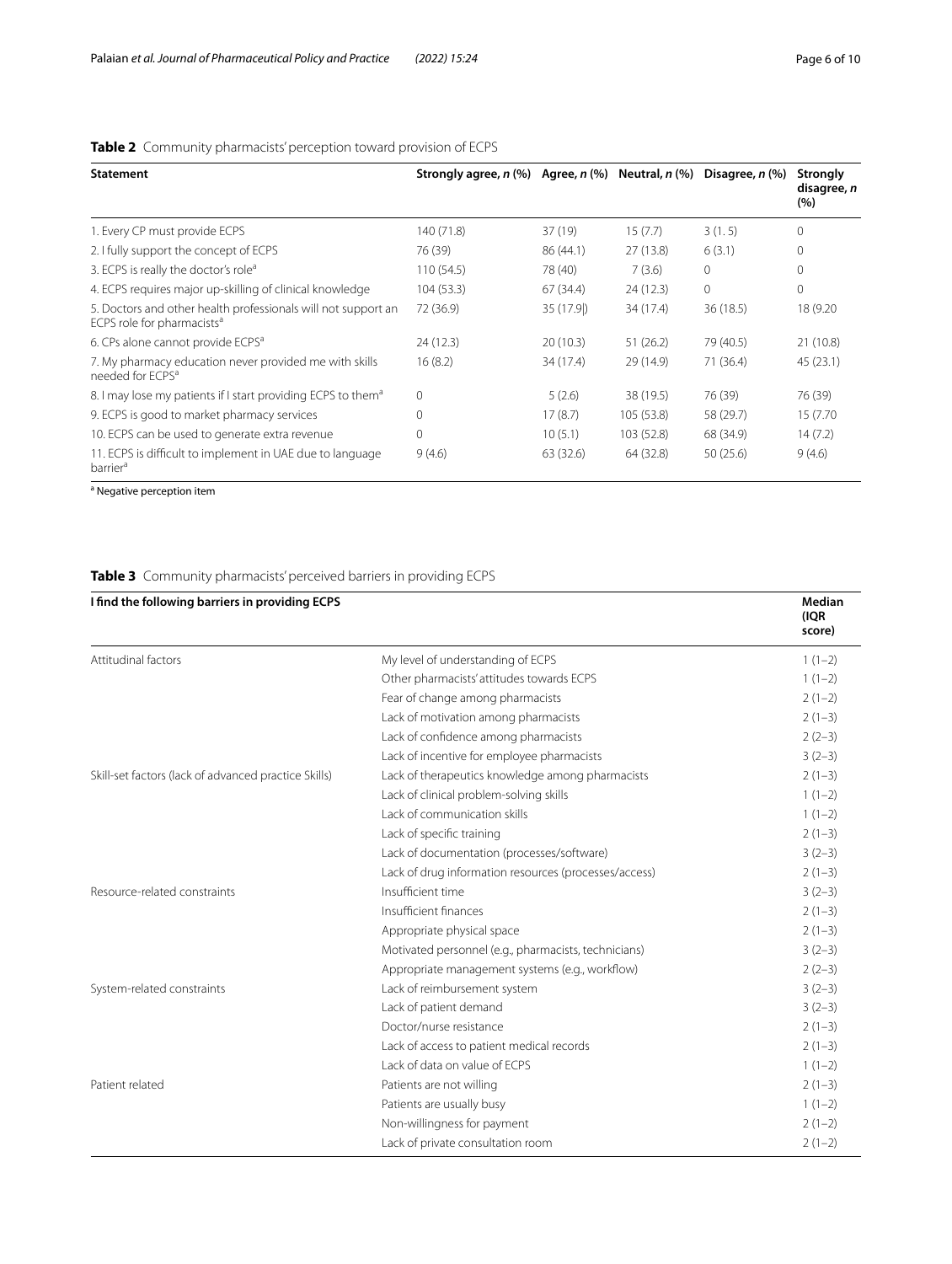<span id="page-6-0"></span>**Table 4** Community pharmacist's willingness to provide specifc ECPS

| <b>Services</b>            | Median<br>(IQR<br>score) |
|----------------------------|--------------------------|
| Blood pressure measurement | $3(3-3)$                 |
| Pregnancy testing          | $3(3-3)$                 |
| Blood sugar testing        | $3(2-3)$                 |
| Body mass index            | $3(3-3)$                 |
| Ear piercing               | $2(2-3)$                 |
| Body fat analysis          | $2(1-3)$                 |

there are continued efforts offered by several pharmacy professional organizations to boost the provision of high level patient-oriented care in the community pharmacies [[35,](#page-9-18) [36](#page-9-19)]. Establishing ECPS is one of the best strategies for the progress of community pharmacy practice [\[37](#page-9-20)]. However, despite widespread support, many obstacles have hindered the universal practice of ECPS [[31](#page-9-15), [38,](#page-9-21) [39](#page-9-22)].

Results showed CPs to have a positive perception towards provision of ECPS which is anticipated and similar to reported from countries other than the UAE [[40\]](#page-9-23). Naturally, offering ECPS can help CPs in increasing their income and a professional satisfaction. A detail analysis of CPs practices showed they, on a routine basis,

<span id="page-6-1"></span>**Table 5** Association between demographic variables and CPs perception, practice, barrier and willingness scores

| Demographic<br>characteristics<br>of CPs | <b>Intervals</b>                                                             | Perception                                                                          |            | Practice                                                                            |                      | <b>Barriers</b>                                                                |            | Willingness                                                              |            |
|------------------------------------------|------------------------------------------------------------------------------|-------------------------------------------------------------------------------------|------------|-------------------------------------------------------------------------------------|----------------------|--------------------------------------------------------------------------------|------------|--------------------------------------------------------------------------|------------|
|                                          |                                                                              | Median (IQR)<br>total score                                                         | P value    | Median (IQR)<br>total score                                                         | P value              | Median (IQR)<br>total score                                                    | P value    | Median (IQR)<br>total score                                              | P value    |
| Gender                                   | Male<br>Female                                                               | $29(28-31)$<br>$29(28-31)$                                                          | $0.287$ *  | $32(30-33)$<br>$32(30-38)$                                                          | $0.944$ <sup>*</sup> | $54(51 - 58)$<br>$55(50-61)$                                                   | $0.743*$   | $15(15-17)$<br>$15(14-17)$                                               | $0.802$ *  |
| Age                                      | Below 30<br>Above or equal<br>30                                             | 29 (28-31)<br>$29(28-31)$                                                           | $0.112$ *  | 31 (30-39)<br>$32(30-34)$                                                           | $0.902$ *            | $55(50-61)$<br>54 (50-58)                                                      | $0.195*$   | $16(14-17)$<br>$15(15-16)$                                               | $0.240*$   |
| Nationality                              | Local<br>South eastern<br>Asia<br>Arab<br>Others                             | 29 (27.75 - 29.5)<br>29.5 (28-31)<br>$29(28-31)$<br>29 (28-32.5)                    | $0.618***$ | 39 (36-40)<br>$31.5(30 - 39)$<br>$32(30-38)$<br>32 (30-32.5)                        | $0.051***$           | $52(26 - 58)$<br>52 (47.75 - 55.5)<br>55 (50-58)<br>$55(51-59.5)$              | $0.325***$ | $15.5(14-18)$<br>$15(14-17)$<br>$15(15-17)$<br>$15(14.5-16)$             | $0.801$ ** |
| Postgraduate<br>certificate              | Yes<br><b>No</b>                                                             | $29(28-31)$<br>$29(28-32)$                                                          | $0.287$ *  | $32(30-38)$<br>$32(30-35)$                                                          | $0.183*$             | 53.5 (43-57.75)<br>$55(51-59)$                                                 | $0.074*$   | $15(14-17)$<br>$15(15-17)$                                               | $0.746*$   |
| Postgraduate<br>qualification            | No postgradu-<br>ate<br>Diploma<br>Master<br>PhD                             | $29(28-32)$<br>29 (28-30.25)<br>$29(28-31)$<br>÷                                    | $0.760**$  | $32(30-35)$<br>$31(30-33)$<br>33 (30-39.75)<br>$\overline{\phantom{0}}$             | $0.222***$           | $55(51-59)$<br>53 (46.75 - 57.25)<br>$54.5(41-58)$                             | $0.321***$ | $15(15-17)$<br>$15.5(14.75 - 17)$<br>$15(14-17)$<br>$15(15-15)$          | $0.945***$ |
| Pharmacy loca-<br>tion                   | Main street<br>Shopping center<br>Near to medical<br>center<br>Others        | 29 (28-31.5)<br>$28.5(26-31)$<br>$29(28-30)$<br>$30(26.5-32)$                       | $0.145***$ | $32(30-33)$<br>32 (29 - 34.25)<br>38 (30-40)<br>$30(29 - 32)$                       | $0.008$ **           | 54 (50-58)<br>$56(52-66)$<br>$52(26 - 58)$<br>$55(50-57)$                      | $0.317***$ | $15(15-17)$<br>$16(14.75 - 17)$<br>$15(14-18)$<br>$15(14-15)$            | $0.249**$  |
| Your position in<br>the pharmacy         | Proprietor<br>Pharmacists in<br>charge<br>Employee phar-<br>macist<br>Others | $\frac{1}{2}$<br>$29(28-31)$<br>$29(28-31)$<br>$27(27-27)$                          | $0.452***$ | $\equiv$<br>$32(30-38)$<br>$31(30-34)$<br>$31(31-31)$                               | $0.286$ **           | 53.5 (50-58)<br>55 (50.5-60)<br>$55(55-55)$                                    | $0.599***$ | $15(15-17)$<br>$15(14-17)$<br>$16(16-16)$                                | $0.881$ ** |
| Pharmacy type                            | Chain<br>Individual                                                          | $29(28-31)$<br>$29(28-31)$                                                          | $0.617*$   | $32(30-38)$<br>$33(30-39)$                                                          | $0.252$ *            | 55 (50-58)<br>$52(50-57)$                                                      | $0.633*$   | $15(15-17)$<br>$15(12-17)$                                               | $0.189*$   |
| Access to the<br>internet                | Yes<br><b>No</b>                                                             | $29(28-31)$<br>$29(26.5-35)$                                                        | $0.779*$   | $32(30-38)$<br>$30(29 - 43)$                                                        | $0.984*$             | 54 (50-58)<br>85 (75.5 - 94.5)                                                 | $0.000*$   | $15(15-17)$<br>$11(11-14.5)$                                             | $0.010*$   |
| References avail-<br>able                | Internet<br><b>BNF</b><br>MOH website<br>Lexicomp<br>Drug index<br>Nothing   | $29(28 - 31)$<br>$29(28-32)$<br>$31(26.5 - 31.5)$<br>$\equiv$<br>÷<br>$32(29 - 35)$ | $0.038**$  | $32(30-33)$<br>33 (30-39)<br>$32(28-33)$<br>$40(40-40)$<br>$\equiv$<br>42.5 (35-43) | $0.000^{**}$         | 55 (50-58)<br>$52(50.5 - 57)$<br>$54(51-57)$<br>$\overline{a}$<br>55.5 (26-85) | $0.205***$ | $15(15-17)$<br>$16(15-18)$<br>$15(14.5-15)$<br>$\equiv$<br>$14.5(11-18)$ | $0.011$ ** |
|                                          | Martindale                                                                   | $27(27-27)$                                                                         |            | 29 (29-29)                                                                          |                      | 94 (94-94)                                                                     |            | $11(11-11)$                                                              |            |

\* Mann–Whitney U test; \*\*Kruskal–Wallis H test; Bold indicate statistically signifcant values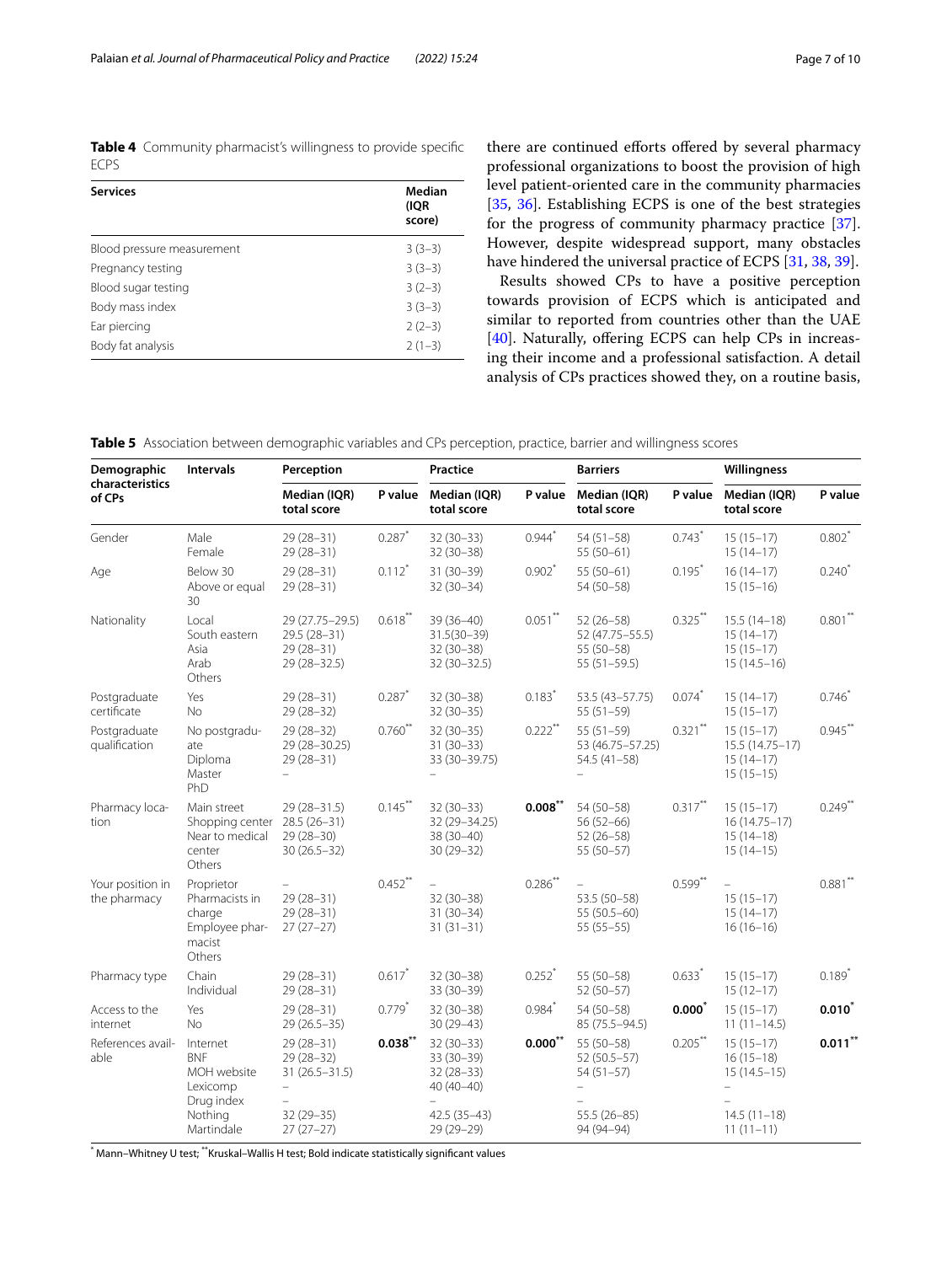provided services which can be categorized as ECPS though this research did not assess the quality of these services or patient satisfaction to validate these services. These existing practices provide an opportunity for widening and strengthening the services with proper trainings and resources.

What was evident from the present study is that 'level of understanding ECPS', 'lack of data on the value of ECPS', and 'lack of clinical problem-solving skills', were considered as barriers to the practice of ECPS. The fndings of this study do not difer much from studies conducted in other countries assessing the barriers of implementing pharmaceutical care  $[31, 33, 41, 42]$  $[31, 33, 41, 42]$  $[31, 33, 41, 42]$  $[31, 33, 41, 42]$  $[31, 33, 41, 42]$  $[31, 33, 41, 42]$  $[31, 33, 41, 42]$  $[31, 33, 41, 42]$  $[31, 33, 41, 42]$ . This study finding reflects that CPs are not sufficiently prepared with the required qualifcations to support and enable them gain experience and confdence to practice extended services in their pharmacies. Defnitely this problem could be resolved by the health authorities in the UAE through foundation of continuous educational seminars and conferences for CPs to improve their qualifcations. Indeed, CPs must have expertise and skills that go beyond the traditional functions of community pharmacy [[42](#page-9-25), [43](#page-9-26)]. A competent and well-trained pharmacist would be able to provide more successful health services and would defnitely have a benefcial infuence on health concerns [\[44\]](#page-9-27).

Also, in the current study, it was concluded that both gender considered the ECPS in an equal manner. Similar fndings have been reported in Nigeria [[33\]](#page-9-16), but unlike fndings of other study conducted in New Zealand  $[45]$  $[45]$ . This observation reflects the brilliant success of UAE government in achieving the gender education equality, although, many obstacles are standing in the way of women that fully exercising their right to participate in, complete and beneft from education in many countries.

Furthermore, our study revealed that modern generation pharmacists (aged below 30) do not have much difference than the previous generation pharmacist (aged above or equal to 30) in term of ECPS. These findings advocate the need of a coordinated and collaborative working between ministry of higher education and pharmacy colleges in UAE to improve the pharmacy curriculum through exposure to the principles and practice of ECPS as part of early pharmacy education for successful implementation of ECPS within the community pharmacies. The improvement in pharmacy curriculum has to meet the new changes in the pharmacy profession and the patients` demands and desires. Moreover, the CPs in UAE are educated outside UAE and probably with countries with little of professional community pharmacy services, suggesting needs for skill enhancement trainings.

The current study reported no significant differences in the responses recorded by pharmacists holding postgraduate certifcate and others, unlike the studies conducted in Nigeria and Scotland  $[13, 33]$  $[13, 33]$  $[13, 33]$  $[13, 33]$ . This is probably because they have not been adequately trained and are therefore less competent and confdent in taking on new roles. This finding requires serious attention and a continued efort to try to make a diference by providing appropriate and suitable training and opportunities for CPs that meet their needs to improve the future pharmacy practice.

It was found in this current study that the presence of internet access at pharmacy signifcantly afect the willingness to practice ECPS, which is compatible with results concluded in previous studies conducted in Scotland, India, England [[46–](#page-9-29)[48\]](#page-9-30). Access to internet can ease the information transfer, which will give the CPs the opportunity to learn, even if they do not have good education  $[49]$  $[49]$ . Thus, CPs will become more knowledgeable about new pharmacy practice approaches like ECPS. This will encourage them to practice patient-oriented approaches rather than only dispensing, which is at the heart of ECPS concept. These figures should convince the health authorities policy-makers of the signifcance of the internet availability in the pharmacies. Therefore, it is suggested to make the internet access mandatory in all pharmacies in UAE.

The results of the present study have indicated that there were signifcant diferences between the perception, practice and willingness score and the availability of the resources in the pharmacy. This finding should be taken with optimism in contemplating widespread introduction of ECPS. These observations reflect the possibility of the health authorities to make changes for the development of ECPS among CP by insuring the free access to diferent online resources in pharmacies.

Based on the reporting of respondents in the present study, pharmacy located near medical centers appeared to be more likely to practice the ECPS. One notable illustration is that these pharmacies are more accessible to chronically ill patients (who are usually willing to accept ECPS practice). So, these community pharmacies are considered as an ideal environment to fulfll the requirements and the desire of these patients, by providing highstandard extended services.

The major limitation of this study is that the findings were restricted to only CPs working in three emirates in UAE, Sharjah, Ajman and Umm Al Quwain. The outcomes would have been more signifcant if the study was conducted in all UAE cities. In addition, sample size completion was afected due to the COVID-19 lockdown, even though the number of participating pharmacists 195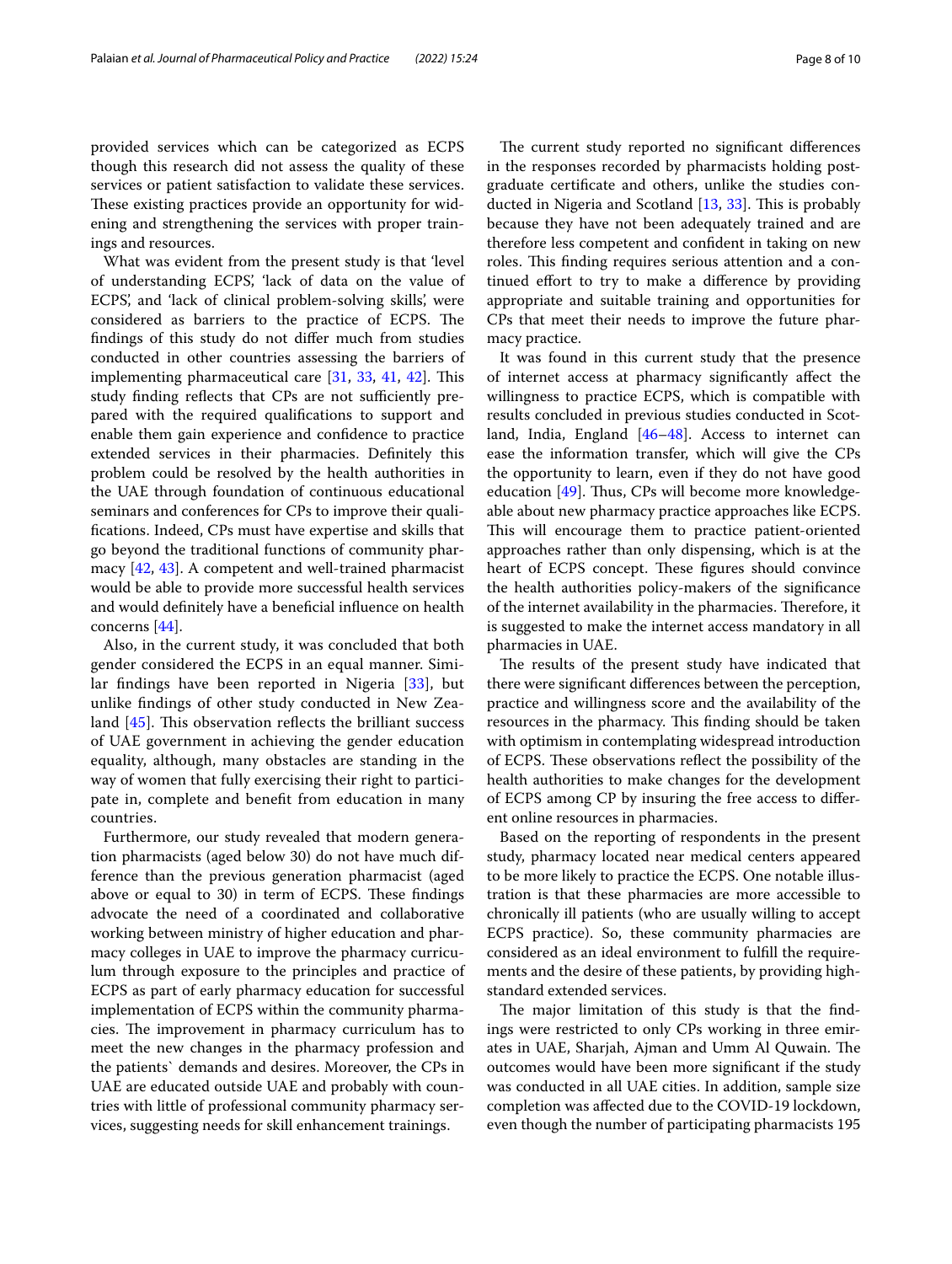was adequate to obtain a fair response rate. This study did not assess the clinical skills of CPs in providing ECPS and hence it is unclear whether the responses of the CPs were infuenced by their lack of confdence in performing such services. Since this research is survey based, a Dunning–Kruger efect cannot be ignored.

# **Conclusions**

CPs had a positive perception on providing ECPS, willing to provide ECPS and were practicing ECPS within their purview of available resources and facilities. They felt lack of time and patient demand as the major barriers and most barriers can be overcome by education, training and remuneration to pharmacists. A proper utilization of CPs in providing ECPS can complement the healthcare system in UAE and can potentially save time and money for the patients. The results have emphasized the critical need for interventions to promote ECPS, to resolve the obstacles defned by the study, maintain the positive perceptions of the CPs and to improve the knowledge and practice toward ECPS. Policy-makers should adopt diverse methods to enhance the involvement of CPs in ECPS.

#### **Abbreviations**

CP: Community pharmacist; CPs: Community pharmacists; ECPS: Extended community pharmacy services; HCPs: Healthcare providers; UAE: United Arab Emirates; UK: United Kingdom; US: United States; HAAD: Health Authority of Abu Dhabi; DHA: Dubai Health Authority.

## **Supplementary Information**

The online version contains supplementary material available at [https://doi.](https://doi.org/10.1186/s40545-022-00418-y) [org/10.1186/s40545-022-00418-y.](https://doi.org/10.1186/s40545-022-00418-y)

<span id="page-8-14"></span>**Additional fle 1:** Study questionnaire.

#### **Acknowledgements**

Authors of this research appreciate all the CPs who spent their valuable time in flling the survey. Authors would like to acknowledge the community pharmacists who spent their valuable time in flling the surveys.

#### **Authors' contributions**

SP and MAO conceptualized the idea and designed the research methodology. NH reviewed the methods and designed the research tool in coordination with SP and MAO. FB performed the data collection. The data collection was monitored by SP and MAO. SP, MAO and FB performed the data analysis. NH wrote the initial draft of the manuscript. All the authors reviewed and edited the manuscript at various stages. All authors read and approved the final manuscript.

#### **Funding**

Authors received no funding in relation to this research.

#### **Availability of data and materials**

The data for the research are available from the corresponding author with a reasonable request.

## **Declarations**

#### **Ethics approval and consent to participate**

Ethical approval for performing this study was obtained from the Ethical Research Committee at Ajman University [Approval letter No.: P-F-H-2020-02-27].

#### **Competing interests**

The authors of this manuscript report no conficts of interest in this work.

Received: 30 July 2021 Accepted: 4 March 2022 Published online: 23 March 2022

#### **References**

- <span id="page-8-0"></span>1. Ibrahim MIM. Assessment of medication dispensing and extended community pharmacy services. In: Izham MIM, Wertheimer A, Babar ZUD, editors. Social and administrative aspects of pharmacy in low-and middle-income countries. Amsterdam: Elsevier; 2018. p. 295–309.
- <span id="page-8-1"></span>2. Solunke RS, Deshmukh MT, Mohire GN. Role of pharmacist in health care system. J Curr Pharm Res. 2017;7(2):2074–81.
- <span id="page-8-2"></span>3. Newman TV, San-Juan-Rodriguez A, Parekh N, Swart EC, Klein-Fedyshin M, Shrank WH, Hernandez I. Impact of community pharmacist-led interventions in chronic disease management on clinical, utilization, and economic outcomes: An umbrella review. Res Social Adm Pharm. 2020;16(9):1155–65.
- <span id="page-8-3"></span>4. Sadek MM, Elnour AA, Al Kalbani NM, Bhagavathula AS, Baraka MA, Aziz AM, Shehab A. Community pharmacy and the extended community pharmacist practice roles: the UAE experiences. Saudi Pharm J. 2016;24(5):563–70.
- 5. Blouin RA, Adams ML. The role of the pharmacist in health care: expanding and evolving. N C Med. 2017;78(3):165–7.
- <span id="page-8-4"></span>6. Awad A, Aabahussain E. Health promotion and education activities of community pharmacists in Kuwait. Pharm World Sci. 2010;32(2):146–53.
- <span id="page-8-5"></span>7. Ali M, Schifano F, Robinson P, Phillips G, Doherty L, Melnick P, Laming L, Sinclair A, Dhillon S. Impact of community pharmacy diabetes monitoring and education programme on diabetes management: a randomized controlled study. Diabet Med. 2012;29(9):e326–33.
- <span id="page-8-6"></span>8. Krass I, Armour CL, Mitchell B, et al. The Pharmacy Diabetes Care Program: assessment of a community pharmacy diabetes service model in Australia. Diabet Med. 2007;24(6):677–83.
- <span id="page-8-7"></span>9. Närhi U, Airaksinen M, Tanskanen P, Erlund H. Therapeutic outcomes monitoring by community pharmacists for improving clinical outcomes in asthma. J Clin Pharm Ther. 2000;25(3):177–83.
- <span id="page-8-8"></span>10. Dokbua S, Dilokthornsakul P, Chaiyakunapruk N, Saini B, Krass I, Dhippayom T. Efects of an asthma self-management support service provided by community pharmacists: a systematic review and meta-analysis. J Manag Care Spec Pharm. 2018;24(11):1184–96.
- <span id="page-8-9"></span>11. Sadek MM, Elnour AA, Al Kalbani NM, et al. Community pharmacy and the extended community pharmacist practice roles: The UAE experiences. Saudi Pharm J. 2016;24(5):563–70.
- <span id="page-8-10"></span>12. Marfo AF, Owusu-Daaku FT. Exploring the extended role of the community pharmacist in improving blood pressure control among hypertensive patients in a developing setting. J Pharm Policy Pract. 2017;10(1):39.
- <span id="page-8-11"></span>13. Inch J, Bond CM, Lee AJ, Scott A, Grant AM. Scottish community pharmacists' current involvement in and attitudes towards 'extended service' provision: a national survey. Int J Pharm Pract. 2005;13(4):289–301.
- <span id="page-8-12"></span>14. Nordin N, Hassali MA, Sarrif A. A global picture of extended pharmacy services, perceptions and barriers toward its performance: a systematic review. Asian J Pharm Clin Res. 2017;10(11):417–27.
- <span id="page-8-13"></span>15. Giberson S, Yoder S, Lee MP. Improving patient and health system outcomes through advanced pharmacy practice. A Report to the US Surgeon General. Office of the Chief Pharmacist. US Public Health Service. 2011;44. [https://jcpp.net/wp-content/uploads/2015/09/Improving-Patie](https://jcpp.net/wp-content/uploads/2015/09/Improving-Patient-and-Health-System-Outcomes-through-Advanced-Pharmacy-Practice.pdf) [nt-and-Health-System-Outcomes-through-Advanced-Pharmacy-Practice.](https://jcpp.net/wp-content/uploads/2015/09/Improving-Patient-and-Health-System-Outcomes-through-Advanced-Pharmacy-Practice.pdf) [pdf.](https://jcpp.net/wp-content/uploads/2015/09/Improving-Patient-and-Health-System-Outcomes-through-Advanced-Pharmacy-Practice.pdf)